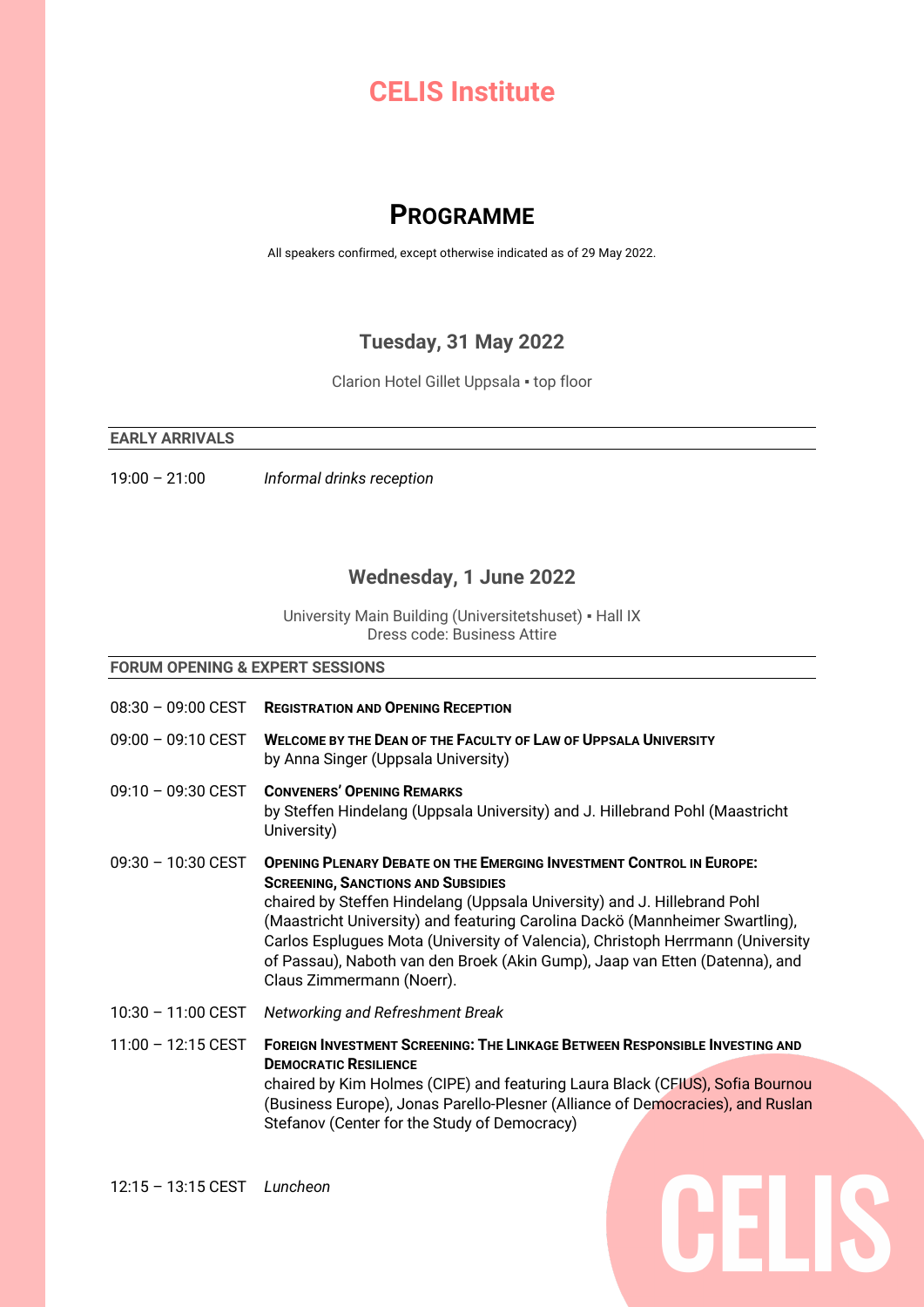

#### 12:45 – 13:15 CEST *BOOK LAUNCH:* The International Law of Economic Warfare (Springer) by Teoman M. Hagemeyer-Witzleb (Berlin Administrative Court)

13:15 – 14:30 CEST **PARALLEL EXPERT SESSIONS**

**PARALLEL SESSION A**: INVESTMENT SCREENING AND THE ROLE OF DIFFERENT MEASURES TO MITIGATE NATIONAL SECURITY CONCERNS chaired by Leonard von Rummel (BLOMSTEIN) and featuring Damien Levie (European Commission), Clémence Largé (Ministère de l'Economie) and Angelika Milger (BMWK)

**PARALLEL SESSION B**: TOWARD REGULATORY CONVERGENCE WITH EU INVESTMENT SCREENING: THE CASE OF THE WESTERN BALKANS chaired by Eric Hontz (CIPE) and featuring Ivana Gardasevic (RCC), Damir Asceric (CCI), Zoran Nechev (Institute for Democracy), and Dragan Tilev (Government of North Macedonia) (**NB:** different location: Fakultetsrummet ▪ Trädgårdsgatan 1)

- 14:45 15:30 CEST **HIDDEN DEFENCE INVESTORS FROM CHINA: THE FUTURE OF SCREENING MECHANISMS IN EUROPE** featuring Jaap van Etten, Julia Kern, and Gareth Heywood (Datenna)
- 15:30 16:00 CEST *Networking and Refreshment Break*

#### **FORUM OPENING KEYNOTE EVENT**

| $16:00 - 16:15$ CEST         | <b>INTRODUCTION TO THE KEYNOTE EVENT</b><br>by Tobias Pierlings (CIBA)                                   |                                                                                                                                                                                                                                                                                                                       |
|------------------------------|----------------------------------------------------------------------------------------------------------|-----------------------------------------------------------------------------------------------------------------------------------------------------------------------------------------------------------------------------------------------------------------------------------------------------------------------|
| $16:15 - 16:45$ CEST         | Speaker:                                                                                                 | <b>OPENING KEYNOTE ADDRESS</b><br>Denis Redonnet (European Commission)                                                                                                                                                                                                                                                |
|                              |                                                                                                          | Moderator: Tobias Pierlings (CIBA)                                                                                                                                                                                                                                                                                    |
| $16:45 - 18:15 \text{ CEST}$ | Panellists:                                                                                              | <b>HIGH-LEVEL ROUNDTABLE ON INVESTMENTS AND NATIONAL SECURITY STRATEGY</b><br>Léa Berthiau-Jézéquel (CJEU)<br>Laura Black (CFIUS)<br>Daniel Fiott (EUISS)<br>Damien Levie (European Commission)<br>Maria-Chiara Malaguti (UNIDROIT)<br>Peter Muchlinski (SOAS)<br>Tobias Pierlings (CIBA)<br>Jaap van Etten (Datenna) |
|                              |                                                                                                          | Moderators: Jonathan Hackenbroich (ECFR)<br>J. Hillebrand Pohl (Maastricht University)                                                                                                                                                                                                                                |
| 18:30 - 19:30 CEST           | Drinks Reception, courtesy of the Institute for Democracy "Societas Civilis",<br>Skopje - Uppsala Castle |                                                                                                                                                                                                                                                                                                                       |
| 19:30 CEST                   |                                                                                                          | CFIS Speakers' Dinner (by special invitation) - Uppsala Castle                                                                                                                                                                                                                                                        |
|                              |                                                                                                          | Dinner speaker: Steffen Hindelang (Uppsala University)                                                                                                                                                                                                                                                                |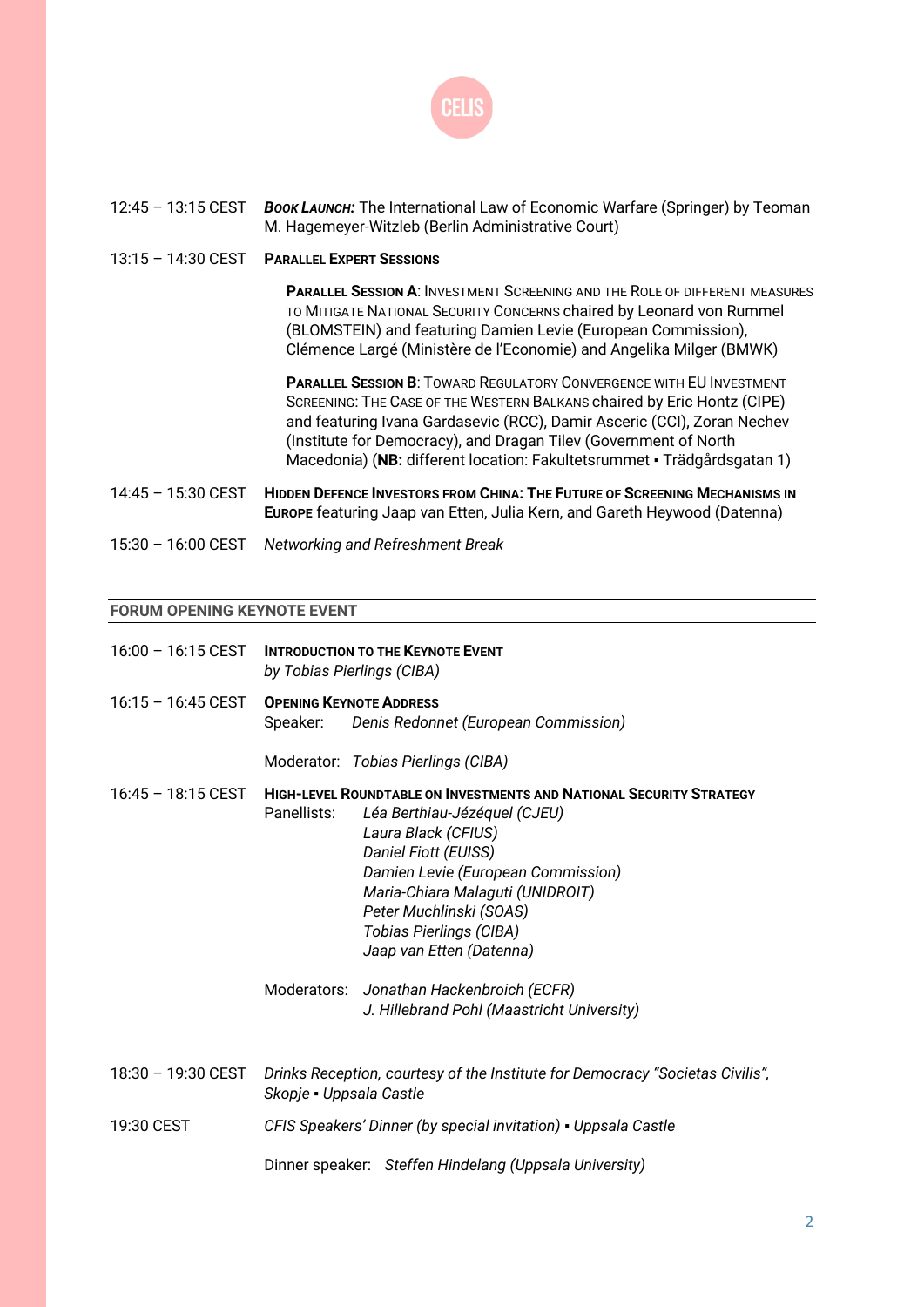

# **Thursday, 2 June 2022**

Gamla Torget ▪ Brusewitz Hall Dress code: Business Attire

| $09:00 - 10:30$ CEST | <b>SESSION I: THE RISE OF SOVEREIGN-DRIVEN INVESTMENT</b>                                                                                                                                                                                                                                                                                                                                                                                                                                                  |  |  |
|----------------------|------------------------------------------------------------------------------------------------------------------------------------------------------------------------------------------------------------------------------------------------------------------------------------------------------------------------------------------------------------------------------------------------------------------------------------------------------------------------------------------------------------|--|--|
|                      | Chairs:<br>Steffen Hindelang (Uppsala University) and<br>Lena Hornkohl (Max Planck Institute Luxembourg)                                                                                                                                                                                                                                                                                                                                                                                                   |  |  |
|                      | <b>Investment Screening: Evolving Policies for a World in Change</b><br>Changing patterns of FDI flows and changing attitudes towards foreign<br>investment<br>Special concerns generated by sovereign-driven investment<br>$\bullet$<br>A new role for state capitalism and the new dimension of investment law<br>$\bullet$<br>Speaker: Joachim Pohl (OECD)                                                                                                                                              |  |  |
|                      | The Changing Landscape of Sovereign Wealth Funds: Implications for<br><b>Investment Screening</b><br>Defining sovereign wealth funds (SWFs), their aims, characteristics, and<br>$\bullet$<br>renewed role in the field of investment<br>Transparency about structure, governance and investment strategies<br>$\bullet$<br>Potential national security risks arising from SWFs and the development of<br>$\bullet$<br>national and international responses<br>Speaker: Adam Dixon (Maastricht University) |  |  |
|                      | <b>State-Owned Enterprises and Investment Control</b><br>Defining State-Owned Enterprises (SOEs) and their increasing role in<br>$\bullet$<br>international investments<br>Geoeconomic challenges posed by SOEs and possible responses<br>$\bullet$<br>SOE investments: sovereign-subsidized vs. adversarial investments<br>$\bullet$<br>Speaker: Alexandr Svetlicinii (University of Macau)                                                                                                               |  |  |
|                      | Fair Play? The Politics of Evaluating Foreign Subsidies in the European Union<br>Direct and indirect foreign acquisition subsidies<br>Subsidised participation in foreign public procurement<br>$\bullet$<br>Means of subsidization: transfer of funds or liabilities; in-kind subsidies;<br>$\bullet$<br>tax incentives; regulatory incentives<br>Speakers: Sophie Meunier (Princeton University) and<br>Robert Basedow (LSE)                                                                             |  |  |
|                      | The Quest for Autonomy and the Rise of Corporate Geoeconomics<br>Re-emergence of geoeconomics and the challenge to economic<br>$\bullet$                                                                                                                                                                                                                                                                                                                                                                   |  |  |

- interdependence • "Balancing dependence": government's strategies in the pursuit of autonomy
- How companies are reacting to this changing landscape Speaker: *Henrique Choer Moraes (CIBA)*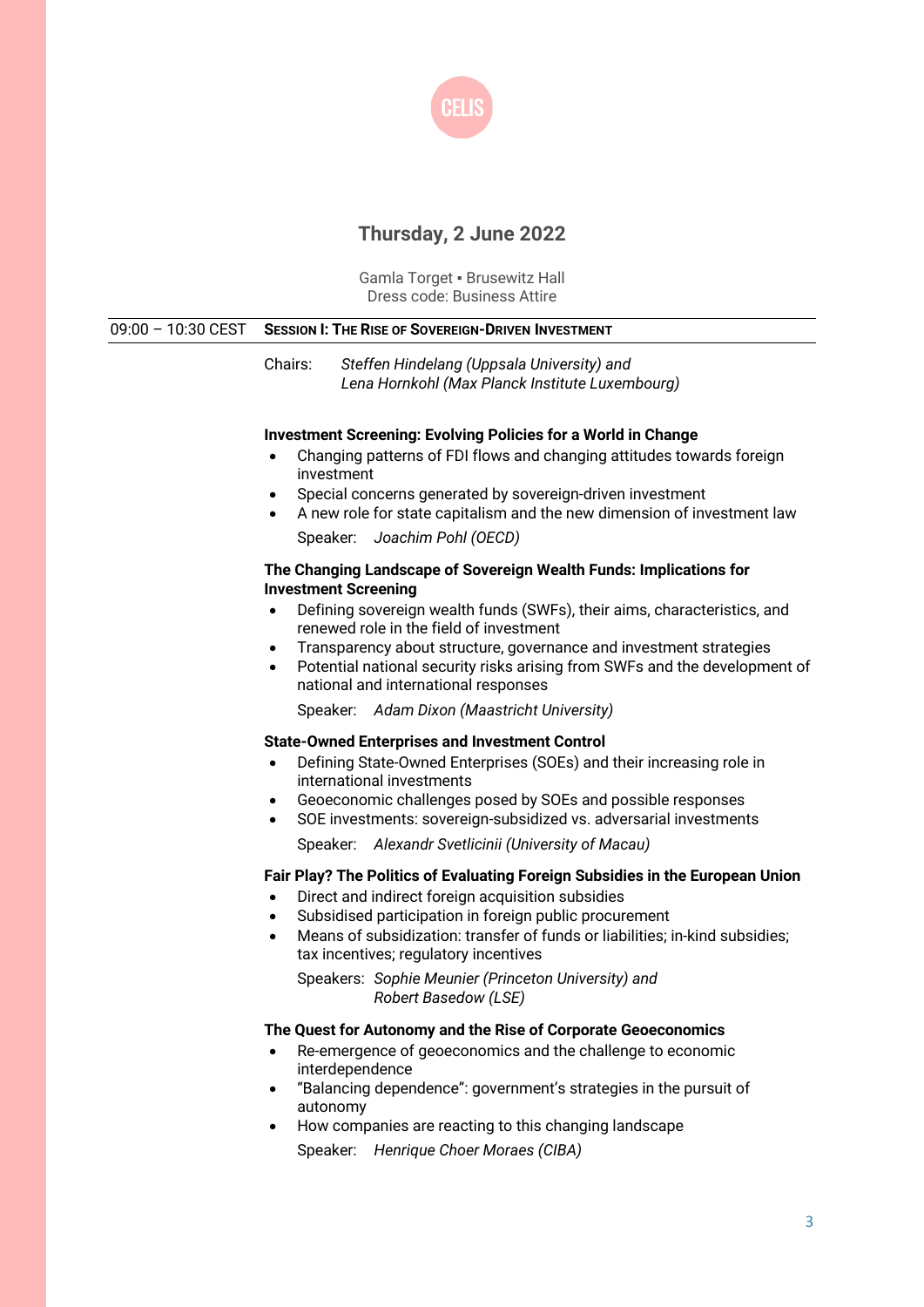

## 10:30 – 11:00 CEST *Networking and Refreshment Break*

| $11:00 - 12:30$ CEST        | <b>SESSION II: NATIONAL SECURITY AS A LIMIT TO SOVEREIGN-DRIVEN INVESTMENT</b>                                                                                                                                                                                                                                                                                                                                                                                                                                                                                                                       |  |  |
|-----------------------------|------------------------------------------------------------------------------------------------------------------------------------------------------------------------------------------------------------------------------------------------------------------------------------------------------------------------------------------------------------------------------------------------------------------------------------------------------------------------------------------------------------------------------------------------------------------------------------------------------|--|--|
|                             | Chairs:<br>Caitríona Heinl (Azure Forum) and<br>J. Hillebrand Pohl (Maastricht University)                                                                                                                                                                                                                                                                                                                                                                                                                                                                                                           |  |  |
|                             | <b>Delimiting the Concept of National Security</b><br>National essential security interests<br>$\bullet$<br>The elusive and variable notion of national security<br>$\bullet$<br>The search for a normative yardstick<br>$\bullet$<br>Speaker: Alejandra Torres Camprubí (Foley Hoag LLP)<br><b>Cybersecurity Investments in Critical Sectors</b><br>How operators in critical sectors invest their cybersecurity budgets<br>How has the NIS Directive influenced this investment?<br>$\bullet$<br>What is the cost of cybersecurity incidents?<br>$\bullet$<br>Speaker: Athanasios Drougkas (ENISA) |  |  |
|                             | <b>Protection of Critical Resources and Strategic Assets</b><br>Critical infrastructures and technologies<br>$\bullet$<br>Critical inputs, supplies, and resources<br>$\bullet$<br>Data and media<br>$\bullet$<br>Speaker: Alessandro Lazari (F24 AG)                                                                                                                                                                                                                                                                                                                                                |  |  |
|                             | <b>Creating Assessment Methodologies for National Security Threats</b><br>Goals, aims, and possible models of threat assessment<br>Key principles: criticality, plausibility, competitiveness<br>$\bullet$<br>Risk assessment of investors: tracing the origin, attribution to States,<br>$\bullet$<br>changes in the origin<br>Speaker: John Lash (Darkhorse Global)                                                                                                                                                                                                                                |  |  |
|                             | Inward FDI Regulation in the UK: Closing the "Open Door"?<br>Historical origins and development of current UK FDI policy<br>$\bullet$<br>The regulatory framework of the National Security and Investment Act<br>$\bullet$<br>2021<br>Wider regulatory and policy implications of the 2021 Act<br>$\bullet$<br>Speaker: Peter Muchlinski (SOAS)                                                                                                                                                                                                                                                      |  |  |
| 12:30 - 13:30 CEST Luncheon |                                                                                                                                                                                                                                                                                                                                                                                                                                                                                                                                                                                                      |  |  |

## **FORUM HOST-COUNTRY KEYNOTE EVENT**

### 13:30 – 14:00 CEST **HOST-COUNTRY KEYNOTE ADDRESS** Speaker: *Lars-Göran Larsson (Swedish Inspectorate of Strategic Products)*

Discussant: *Rafael Coloma Ojeda (Spanish Secretariat of State for Commerce)*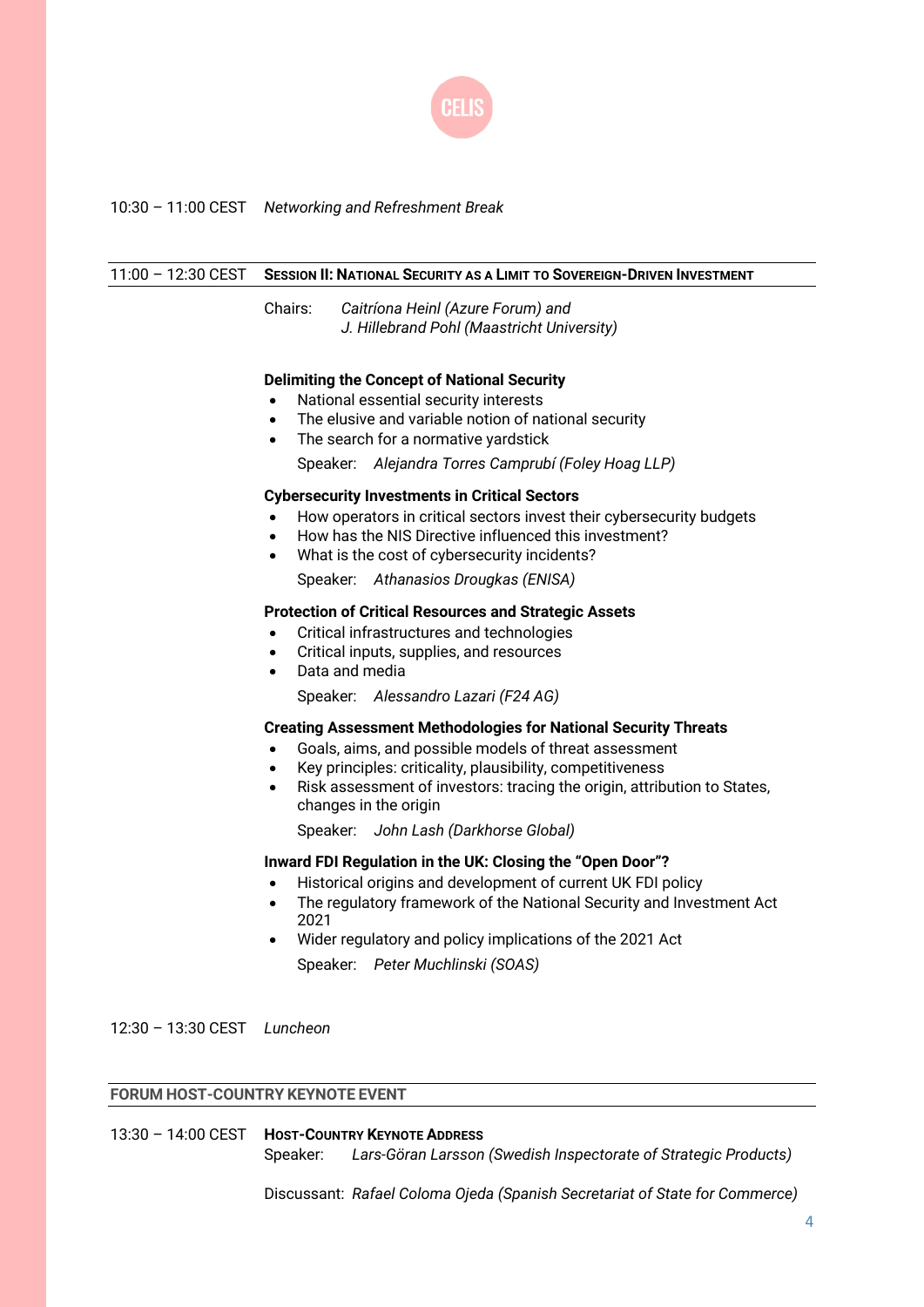

| 14:00 - 15:30 CEST   | <b>SESSION III: ECONOMIC AND OTHER PUBLIC ORDER JUSTIFICATIONS FOR RESTRICTING</b><br><b>SOVEREIGN-DRIVEN INVESTMENT</b> |                                                                                                                                                                                                                                                                                                                                                                                                             |  |
|----------------------|--------------------------------------------------------------------------------------------------------------------------|-------------------------------------------------------------------------------------------------------------------------------------------------------------------------------------------------------------------------------------------------------------------------------------------------------------------------------------------------------------------------------------------------------------|--|
|                      | Chair:                                                                                                                   | Sarah Bauerle Danzman (Indiana University) and<br>J. Hillebrand Pohl (Maastricht University)                                                                                                                                                                                                                                                                                                                |  |
|                      | $\bullet$<br>$\bullet$<br>$\bullet$                                                                                      | Protection or Protectionism? Why China's "socialist" market economy justifies<br>EU investment screening measures<br>Profit maximization and sovereign-driven investment<br>State capitalism, neo-mercantilism and the state as an economic actor<br>Public-private enterprise, competition, and commingling of public and<br>private interests<br>Speaker: Naoise McDonagh (University of Adelaide)        |  |
| ٠                    |                                                                                                                          | <b>Balance of Payments-Related Restrictions on the Freedom of Investment</b><br>Exchange controls and exchange-reserve management<br>Inbound capital controls and hot-money flows<br>Capital-account liberalization post-Washington Consensus<br>Speaker: Claus Zimmermann (Noerr)                                                                                                                          |  |
|                      | ٠<br>$\bullet$<br>$\bullet$                                                                                              | The EU Regulation on Foreign Subsidies: What, Why, and How?<br>Subsidies as barriers to protect domestic industries<br>Subsidies to gain unfair advantage in international trade<br>The Draft EU Regulation on Foreign Subsidies in an overview<br>Speaker: Lena Hornkohl (Max Planck Institute Luxembourg)                                                                                                 |  |
|                      | $\bullet$<br>٠                                                                                                           | The Obligations of Foreign Investors from the Perspective of the EU Foreign<br><b>Investment Screening Framework</b><br>Capital transfer provisions that may also facilitate the enforcement of<br>investor obligations<br>The role of investor obligations through the mechanism of sustainability or<br>environmental screening of investments<br>Speaker: Yulia Levashova (Nyenrode Business University) |  |
|                      | <b>Control</b><br>٠                                                                                                      | The Concept of Economic Security and its Implications for Foreign Investment<br>Geoeconomics, economic policy autonomy, and safeguarding strategic<br>economic sustainability and resilience<br>Countering economic espionage and unauthorised technology transfer,<br>and the avoidance of vulnerabilities and dependencies<br>Speakers: Francesca Ghiretti (Mercator Institute for China Studies)         |  |
| $15:30 - 16:00$ CEST |                                                                                                                          | Networking and Refreshment Break                                                                                                                                                                                                                                                                                                                                                                            |  |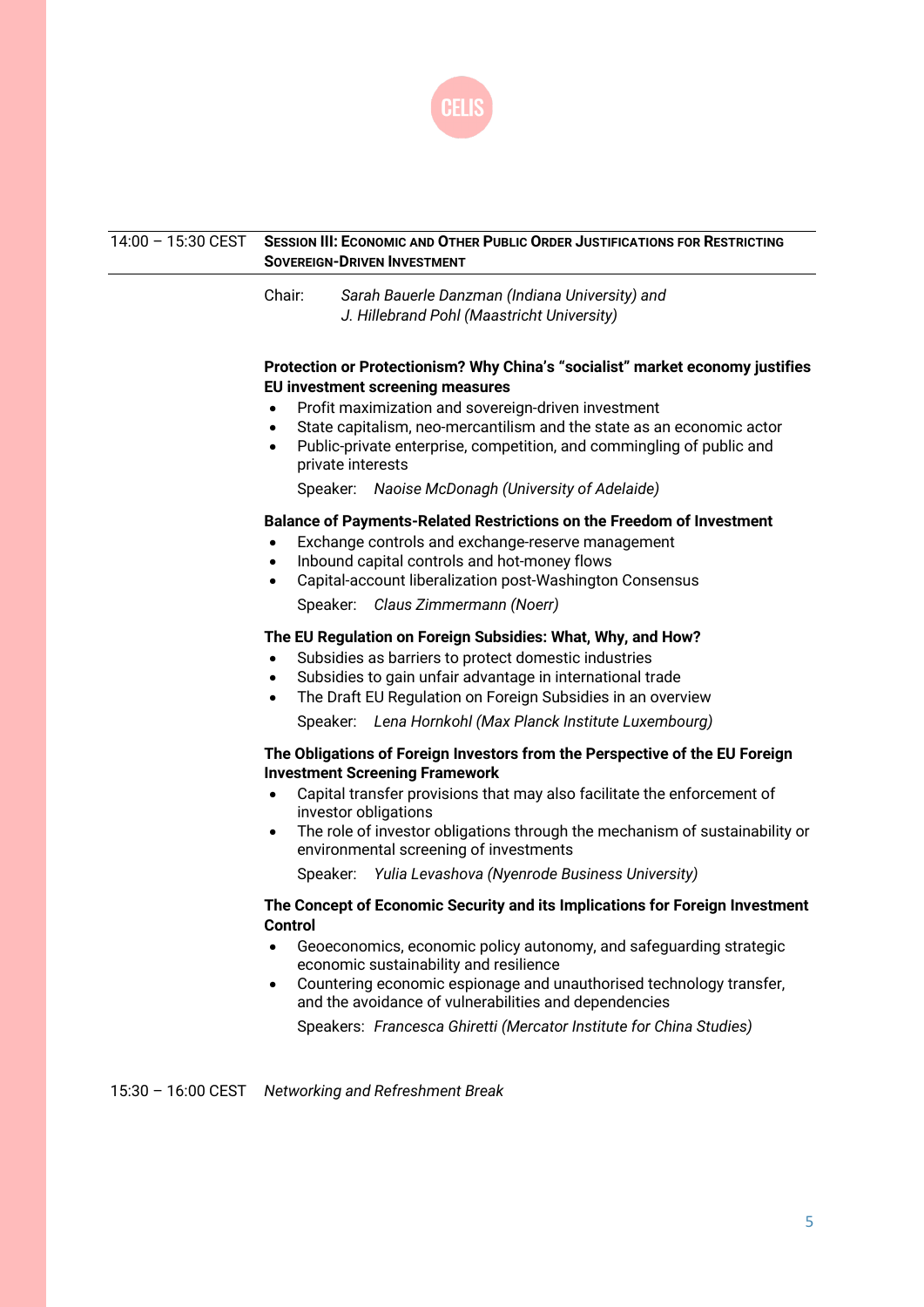

#### 16:00 – 17:30 CEST **SESSION IV: FOREIGN INVESTMENT CONTROL AND INTERNATIONAL LAW**

Chairs: *Dominik Eisenhut (Airbus) and Joanna Warchoł (European Parliament)*

#### **The International Legal Framework for Foreign Investment Control**

- Absence of comprehensive regulation or any institutional structure
- The WTO and Article XXI GATT as the model for national security provisions
- Interpreting Non-Precluded Measures (NPM) clauses in international investment agreements

Speaker: *Pascale Accaoui Lorfing (CREDIMI)*

#### **Economic Sanctions as an Instrument of Foreign Investment Control**

- The rising importance and types of investment-related economic sanctions
- The relationship between economic sanctions and investment screening mechanisms
- The limits of applying economic sanctions for investment control Speaker: *Tamás Szabados (Eötvös Loránd University)*

#### **Regulating Sovereign-Driven Investments in International Trade and Investment Agreements**

- Market access measures, limits on equity, and maintenance of state monopolies
- Compulsory registration and screening systems on national security grounds
- Checks and balances

Speaker: *Georgios Dimitropoulos (Hamad Bin Khalifa University)*

#### **Screening Systems to Evaluate FDI: Searching for Common Principles or (Just) a Toolbox?**

- Transparency, predictability, accountability and due process
- Non-discrimination: national and most-favoured-nations treatment
- Proportionality, legitimate expectations, and other relevant principles Speaker: *Carlos Esplugues Mota (University of Valencia)*

18:00 – 19:30 CEST *Drinks Reception, courtesy of BLOMSTEIN ▪ Orangery in the Linnaeus Garden* 19:30 CEST *CFIS Reception & Banquet ▪ Orangery in the Linnaeus Garden*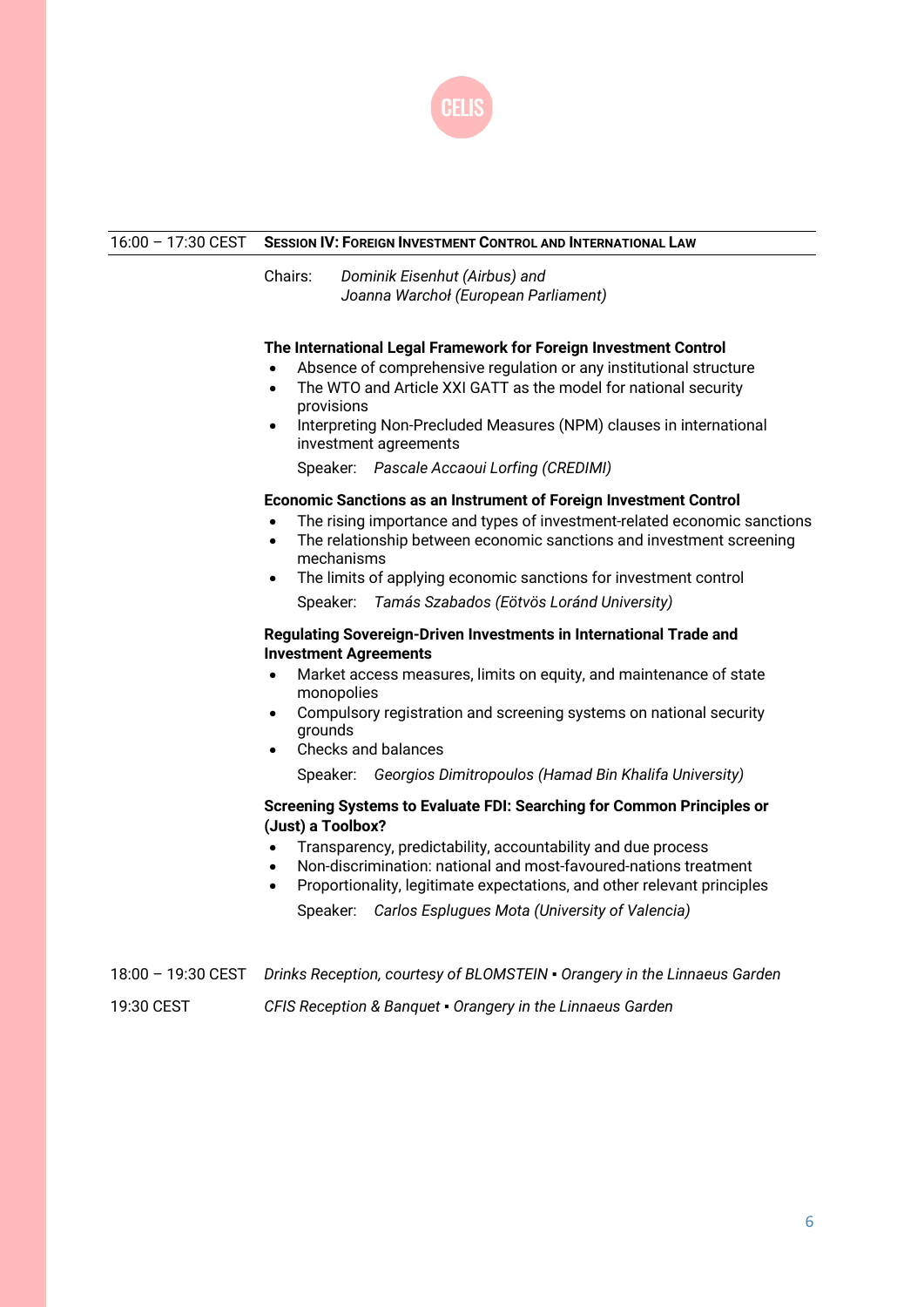

# **Friday, 3 June 2022**

University Main Building (Universitetshuset) ▪ Hall IV Dress code: Smart casual

| $09:00 - 10:30$ CEST | <b>SESSION V: SCOPE OF FOREIGN INVESTMENT CONTROLS</b>                                                                                                                                                                                                                                                                                                                                           |
|----------------------|--------------------------------------------------------------------------------------------------------------------------------------------------------------------------------------------------------------------------------------------------------------------------------------------------------------------------------------------------------------------------------------------------|
|                      | Chairs:<br>Naboth van den Broek (Akin Gump) and<br>Carolina Dackö (Mannheimer Swartling)                                                                                                                                                                                                                                                                                                         |
|                      | Raising Security Considerations Before International Courts and Tribunals<br>How do international courts and tribunals approach security concerns?<br>Does the state enjoy discretion in raising security exceptions?<br>$\bullet$<br>To what degree does the approach converge or diverge across<br>$\bullet$<br>international legal regimes?<br>Speaker: Hannes Lenk (Aarhus University)       |
|                      | National Security and Essential Security Interests in CJEU Jurisprudence<br>What does the national security clause in EU law mean?<br>What is its content, what role does it play, what is the extent of MS<br>$\bullet$<br>discretion when applying this clause?<br>What are conditions for its application?<br>$\bullet$<br>Speaker: Marek Jaśkowski (UKSW)                                    |
|                      | <b>Investments Subject to Screening</b><br>FDI vs. portfolio investment, contractual rights as investments<br>$\bullet$<br>The investment concept in international agreements and domestic law;<br>$\bullet$<br>new approaches to defining investments<br>Territorial nexus, corporate restructuring, and jurisdictional overlap<br>$\bullet$<br>Speaker: Yarik Kryvoi (Investment Treaty Forum) |
|                      | Nature of the Investor: Foreignness, Transparency and Foreign State Control<br>Domestic vs. foreign investors; the "foreignness" of investors<br>$\bullet$<br>Transparency and state control<br>$\bullet$<br>Chinese investments and "Yellow Peril" discourse<br>$\bullet$<br>Speaker: Jochem de Kok (Allen & Overy and University of Amsterdam)                                                 |
| $10:30 - 11:00$ CEST | Networking and Refreshment Break                                                                                                                                                                                                                                                                                                                                                                 |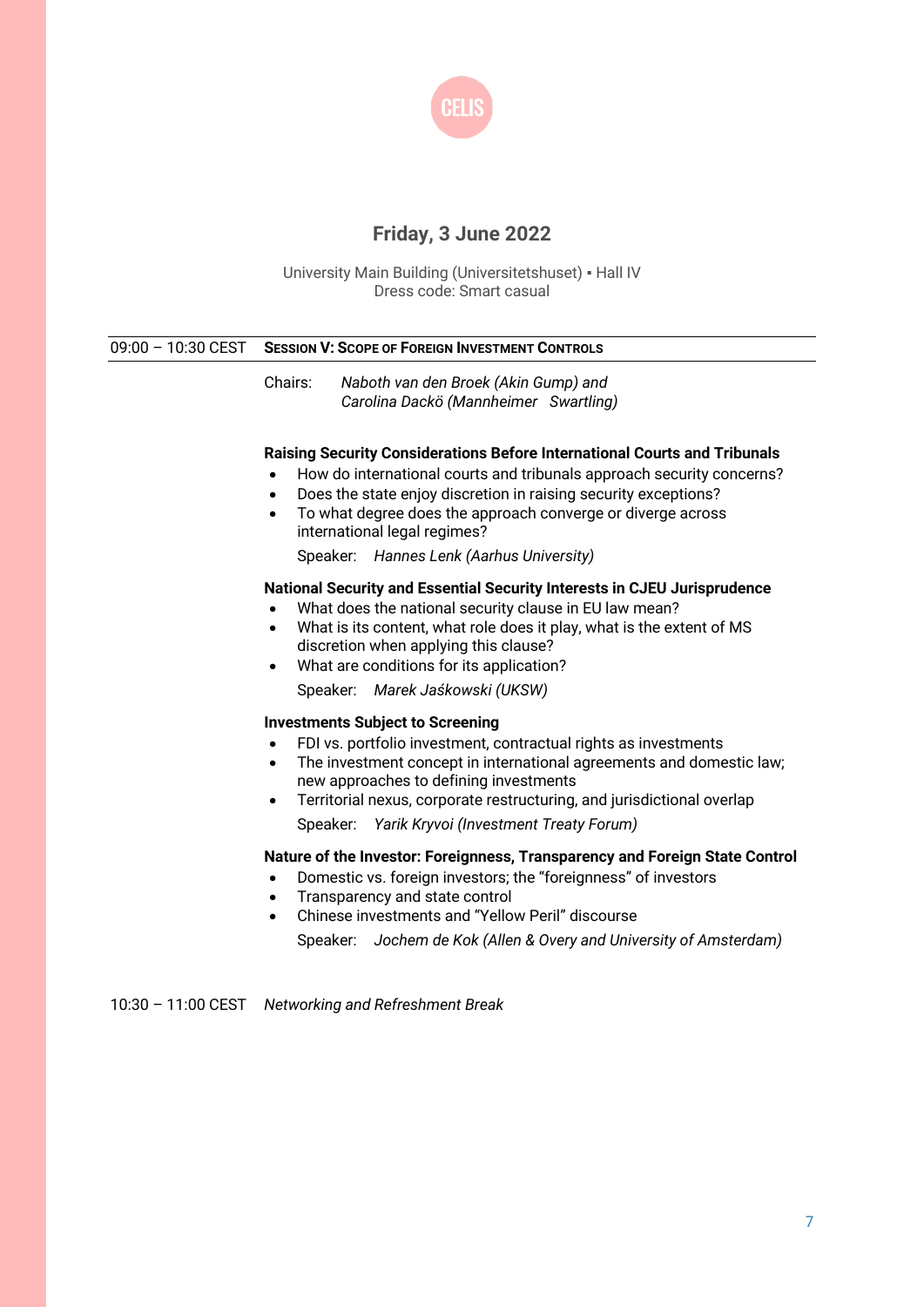

#### 11:00 – 12:30 CEST **SESSION VI: ADMINISTRATIVE PROCEDURE FOR INVESTMENT SCREENING**

Chairs: *Damien Levie (European Commission) and Bärbel Sachs (Noerr)*

#### **Screening Authorities**

- Governments as decision-makers and the use of separate agencies, with considerations about independence and (political) accountability
- Powers generally available to screening authorities and considerations about margin of discretion and (lack of) transparency in FDI/national security matters
- Process: confidentiality and lack of publicity; parallel reviews

Speaker: *Jacques Bourgeois and Alessandra Moroni (Sidley)*

#### **Sector-Specific Screening Procedures**

- Defence, security, and dual use sectors
- Critical infrastructure: telecommunications and transport sectors
- Other sectors: energy and water, financial services, and media

Speaker: *Christoph Arhold and Henning Berger (White & Case)*

#### **National Coordination of Domestic Screening Procedures**

- Coordination of cross-sectoral and sector-specific procedures
- Lead authorities and their coordination of national authorities in screening procedures
- Coordination of investment-screening procedures with sanctions and other ad hoc investment control

Speaker: *Sabrina Robert-Cuendet (Le Mans University)*

#### **International Coordination of National Screening Procedures**

- Multilateral coordination and cooperation in foreign investment control
- The EU investment-screening coordination mechanisms
- Creating workable multilevel coordination: states, authorities, procedures Speaker: *Fabien Gehl (European Commission)*

12:30 – 13:30 CEST *Luncheon*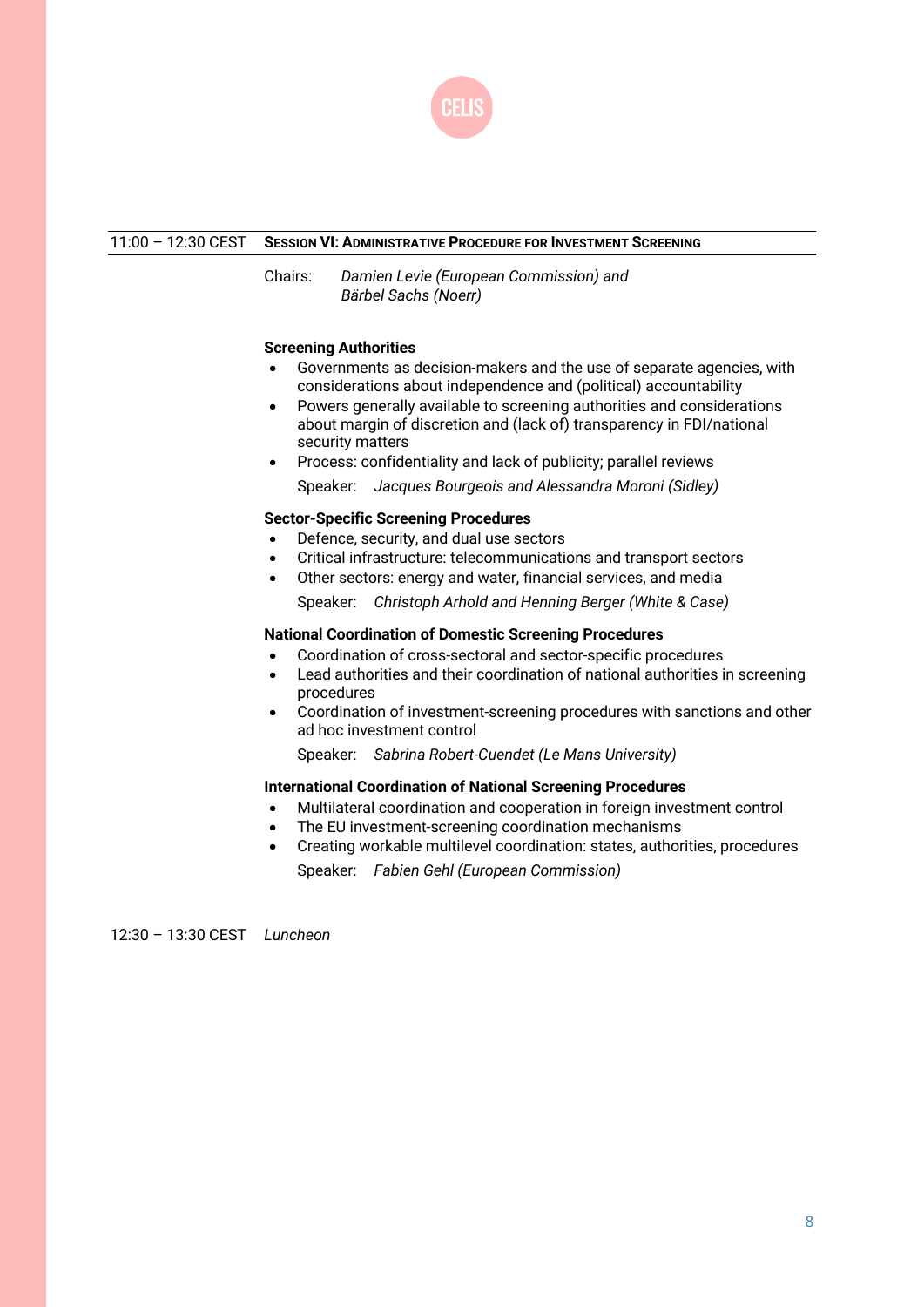

| 13:30 - 15:00 CEST | <b>SESSION VII: TREATMENT OF FOREIGN INVESTORS AND TARGETED INVESTMENTS</b><br><b>UNDERGOING SCREENING</b>                                                                                                                                                                                                                                                                                                                                                                                                                                                                                                            |  |  |
|--------------------|-----------------------------------------------------------------------------------------------------------------------------------------------------------------------------------------------------------------------------------------------------------------------------------------------------------------------------------------------------------------------------------------------------------------------------------------------------------------------------------------------------------------------------------------------------------------------------------------------------------------------|--|--|
|                    | Gerd Morgenthaler (University of Siegen) and<br>Chairs:<br>Prabhash Ranjan (Jindal Global University)                                                                                                                                                                                                                                                                                                                                                                                                                                                                                                                 |  |  |
|                    | Foreign Direct Investment and Security: What is Actually the Problem?<br>How can FDI impact state security?<br>Framework for analyzing state security interests in FDI<br>$\bullet$<br>Complexity and trade-offs in the FDI $-$ security relationship<br>$\bullet$<br>Speaker: Wolf Zwartkruis (Leiden University)<br><b>Economic perspectives when screening FDI</b><br>Role of economic FDI impact analysis<br>Need for further research on effects of ownership and infrastructure in<br>$\bullet$<br>economic FDI analysis<br>Closer look at the economic benefits of inward FDI in the host country<br>$\bullet$ |  |  |
|                    | Speaker: Jonas Hallberg and Patrik Tingvall (Kommerskollegium /<br>National Board of Trade Sweden)                                                                                                                                                                                                                                                                                                                                                                                                                                                                                                                    |  |  |
|                    | <b>Standards of Treatment in International Law</b><br>Non-discrimination standards<br>$\bullet$<br>Fair and equitable treatment<br>$\bullet$<br>Specific standards, including market access<br>$\bullet$<br>Speaker: Csaba Rusznak (Sovereign Arbitration Advisors)                                                                                                                                                                                                                                                                                                                                                   |  |  |
|                    | Key changes in FDI screening in 2022: the case of the Netherlands<br>Existing sector-specific screening mechanisms<br>New draft of a general investment screening act<br>Exciting developments at the EU level<br>$\bullet$<br>Speaker: Pim Jansen (Erasmus University Rotterdam)                                                                                                                                                                                                                                                                                                                                     |  |  |

15:00 – 15:30 CEST *Networking and Refreshment Break*

| $15:30 - 17:00$ CEST |         | <b>SESSION VIII: REVIEW OF INVESTMENT SCREENING DECISIONS</b>                  |  |
|----------------------|---------|--------------------------------------------------------------------------------|--|
|                      | Chairs: | Robyn Briese (Australian Government Solicitor) and<br>Roland Stein (BLOMSTEIN) |  |
|                      |         | <b>Mitigation Arrangements</b>                                                 |  |

- Function, legal basis, and relation to investor rights
- Procedure and negotiation; monitoring of mitigation arrangements
- Adjudicating claims arising out of mitigation arrangements

Speaker: *Tatiana O. Sullivan (Skadden, Arps, Slate, Meagher & Flom LLP)*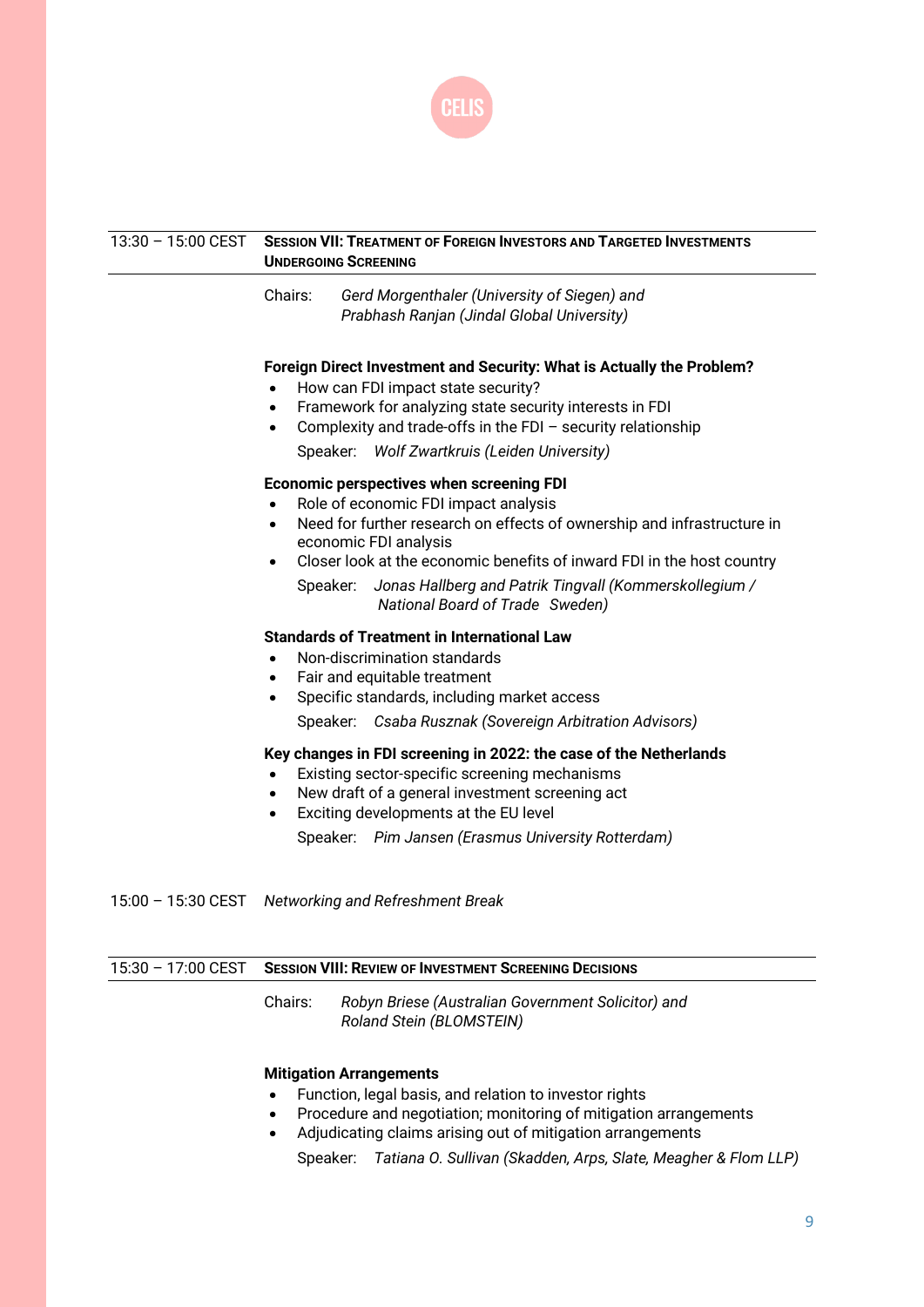

#### **Non-Adjudicatory National Administrative Remedies**

- Internal administrative review and complaints mechanisms
- Negotiation and administrative agreements
- Other non-adjudicative dispute resolution

Speaker: *James M. Brower (Morrison & Foerster)*

#### **Determining the Role of Investment Screening in International Investment Law**

- Investment screening in the pre- and post-establishment phase of investment protection
- Investment protection standards for the screening procedure
- Treaty-based safeguards for the state Speaker: *Kilian Wagner (University of Vienna)*

#### **Sovereign Investors as ICSID Claimants: a Historical Assessment**

- **ICSID Convention drafting documents**
- Jurisdiction ratione personae
- Case analysis and jurisprudence constante

Speaker: *Dini Sejko (Chinese University of Hong Kong)*

#### **FORUM CLOSING KEYNOTE EVENT**

| 17:00 - 17:30 CEST | <b>CLOSING KEYNOTE ADDRESS</b><br>Speaker:                                                                                       | Damien Levie (European Commission)          |
|--------------------|----------------------------------------------------------------------------------------------------------------------------------|---------------------------------------------|
|                    | Moderator:                                                                                                                       | Steffen Hindelang (Uppsala University)      |
| 17:30 - 18:00 CEST | <b>CONVENERS' CLOSING REMARKS</b><br>by Steffen Hindelang (Uppsala University) and J. Hillebrand Pohl (Maastricht<br>University) |                                             |
| 19:00 CEST         |                                                                                                                                  | Dinner (by invitation) - Restaurant Granhof |

## **Saturday, 4 June 2022**

**Farewell**

10:00 – 11:30 CEST *Farewell Brunch (optional)*

\* \* \*